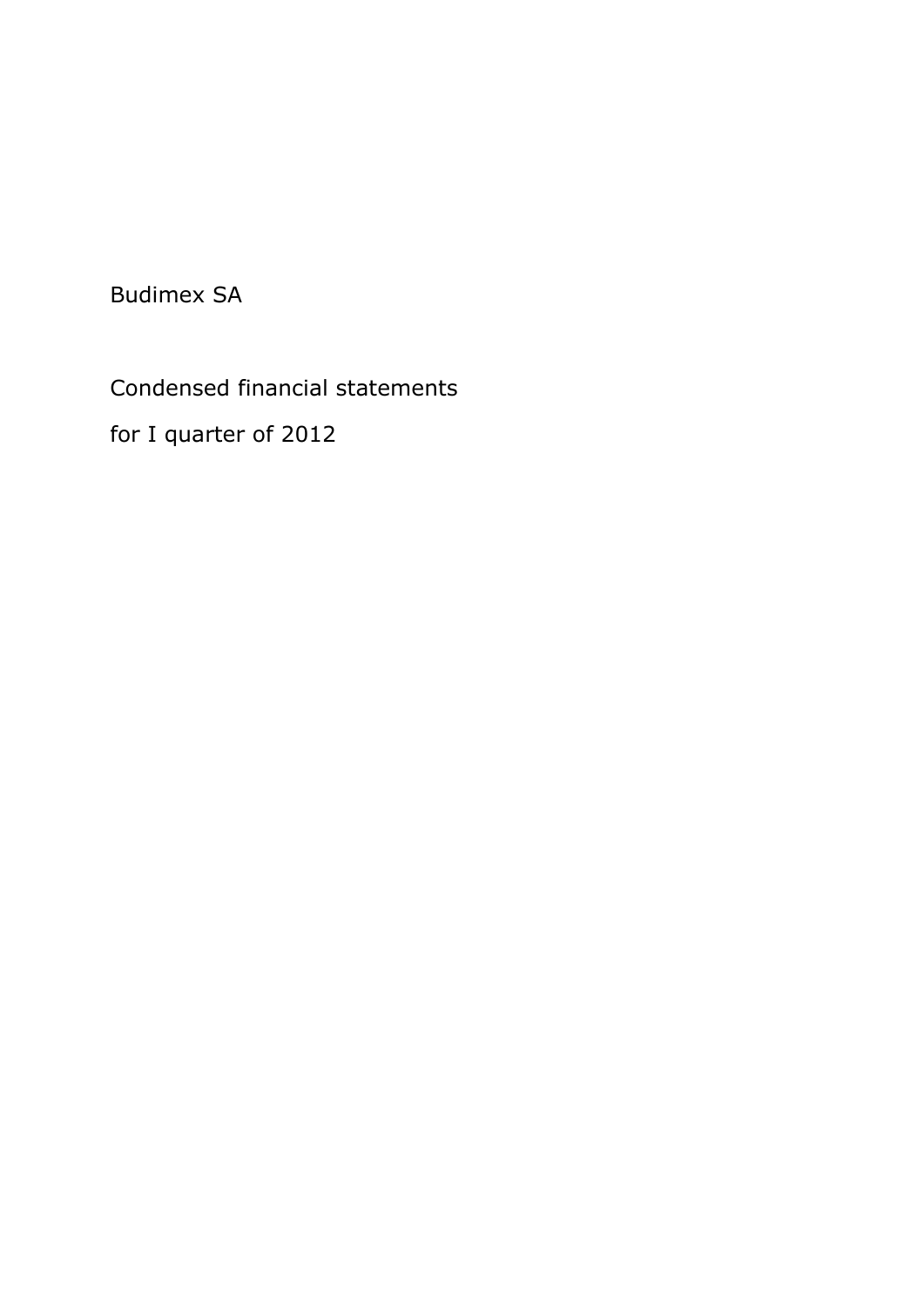#### **BUDIMEX SA**

*Condensed financial statemenst for I quarter of 2012*

#### **BALANCE SHEET**

|                                                                                            | As at 31.03.2012 As at 31.12.2011 |                                                    | As at 31.03.2011      |
|--------------------------------------------------------------------------------------------|-----------------------------------|----------------------------------------------------|-----------------------|
|                                                                                            | (PLN '000)                        | (PLN '000)                                         | (PLN '000)            |
| <b>Assets</b><br>I. Non-current assets                                                     | 1 481 912                         | 1 484 376                                          | 1 275 577             |
| 1. Intangible assets, including:                                                           | 2084                              | 2051                                               | 1751                  |
| - goodwill<br>2. Tangible fixed assets                                                     | 95 477                            | 100 326                                            | 79 055                |
| 3. Long-term receivables                                                                   |                                   |                                                    |                       |
| 3.1. From related parties                                                                  |                                   |                                                    |                       |
| 3.2. From other entities                                                                   |                                   |                                                    |                       |
| 4. Long-term investments                                                                   | 1023880                           | 1022409                                            | 804 437               |
| 4.1. Investment property                                                                   | 7 7 3 3                           | 7 7 6 2                                            | 13 265                |
| 4.2. Intangible assets                                                                     |                                   |                                                    |                       |
| 4.3. Long-term financial assets                                                            | 1 0 1 6 1 4 7                     | 1 0 1 4 6 4 7                                      | 791 172               |
| a) in related parties, including:                                                          | 1 013 962                         | 1 0 1 2 4 6 2                                      | 788 987               |
| - shares in subordinate entities equity accounted                                          |                                   |                                                    |                       |
| b) in other entities                                                                       | 2 1 8 5                           | 2 1 8 5                                            | 2 185                 |
| 4.4. Other long-term investments                                                           |                                   |                                                    |                       |
| 5. Long-term deferred costs                                                                | 360 471                           | 359 590                                            | 390 334               |
| 5.1. Deferred tax assets                                                                   | 355 242<br>5 2 2 9                | 353 769<br>5821                                    | 386 924<br>3 4 1 0    |
| 5.2. Other prepayments and deferred costs                                                  |                                   |                                                    |                       |
| <b>II. Current assets</b>                                                                  | 1820598                           | 2 481 890                                          | 2 041 389             |
| 1. Inventories                                                                             | 345 564                           | 263 347                                            | 328 135               |
| 2. Short-term receivables                                                                  | 472 299                           | 439 156                                            | 524 774               |
| 2.1. From related parties                                                                  | 107 245                           | 98 887                                             | 117 363               |
| 2.2. From other entities                                                                   | 365 054                           | 340 269                                            | 407 411               |
| 3. Short-term investments<br>3.1. Short-term financial assets                              | 726 971<br>726 971                | 1570117                                            | 976863<br>976 863     |
| a) in related parties                                                                      |                                   | 1 570 117                                          |                       |
| b) in other entities                                                                       | 46                                | 122                                                | 14 679                |
| c) cash and cash equivalents and other monetary assets                                     | 726 925                           | 1 569 995                                          | 962 184               |
| 3.2. Other short-term investments                                                          |                                   |                                                    |                       |
| 4. Short-term deferred costs                                                               | 275 764                           | 209 270                                            | 211 617               |
| <b>Total Assets</b>                                                                        | 3 302 510                         | 3 966 266                                          | 3 3 1 6 9 6 6         |
|                                                                                            |                                   |                                                    |                       |
| Liabilities and Shareholders' Equity                                                       |                                   |                                                    |                       |
| I. Shareholders' equity                                                                    | 752 395                           | 692 960                                            | 709 609               |
| 1. Share capital                                                                           | 127 650                           | 127 650                                            | 127 650               |
| 2. Unpaid share capital (negative value)                                                   |                                   |                                                    |                       |
| 3. Own shares purchased (negative value)                                                   |                                   |                                                    |                       |
| 4. Reserve capital                                                                         | 280 845                           | 280 845                                            | 285 349               |
| 5. Revaluation reserve                                                                     | 4 189                             | 4097                                               | 3440                  |
| 6. Other reserves                                                                          | 280 368                           |                                                    | 226 283               |
| 7. Accumulated profits (losses) from previous years<br>8. Net profit (loss) for the period | 59 343                            | 280 368                                            | 66887                 |
| 9. Deductions from profit for the period (negative value)                                  |                                   |                                                    |                       |
| II. Liabilities and provisions                                                             | 2 550 115                         | 3 273 306                                          | 2 607 357             |
| 1. Provisions                                                                              | 274 199                           | 255 239                                            | 238 637               |
| 1.1. Deferred tax liability                                                                | 69 072                            | 57 416                                             | 58 319                |
| 1.2. Provision for retirement bonuses and related obligations                              | 3 3 6 4                           | 3 3 6 4                                            | 2911                  |
| a) long-term                                                                               | 2 6 3 7                           | 2 6 3 7                                            | 1 5 5 4               |
| b) short-term                                                                              | 727                               | 727                                                | 1 3 5 7               |
| 1.3. Other provisions                                                                      | 201 763                           | 194 459                                            | 177 407               |
| a) long-term                                                                               | 108 791                           | 99 362                                             | 78 413                |
| b) short-term                                                                              | 92 972                            | 95 097                                             | 98 994                |
| 2. Long-term liabilities                                                                   | 31 315                            | 33 652                                             | 7 3 5 6               |
| 2.1. To related parties                                                                    |                                   |                                                    |                       |
| 2.2. To other entities                                                                     | 31 315                            | 33 652                                             | 7 3 5 6               |
| 3. Short-term liabilities                                                                  | 1 248 601                         | 1792443                                            | 1 211 366             |
| 3.1. To related parties                                                                    | 106 884                           | 152 707                                            | 122 607               |
| 3.2. To other entities                                                                     | 1 134 450                         | 1 635 429                                          | 1 082 674             |
| 3.3. Special funds                                                                         | 7 2 6 7                           | 4 3 0 7                                            | 6 085                 |
| 4. Accruals and deferred income                                                            | 996 000                           | 1 191 972                                          | 1 149 998             |
| 4.1. Negative goodwill                                                                     |                                   |                                                    |                       |
| 4.2. Other accruals and deferred income                                                    | 996 000<br>5 1 5 0                | 1 191 972<br>5 1 5 0                               | 1 149 998<br>5 1 5 0  |
| a) long-term                                                                               |                                   |                                                    |                       |
| b) short-term                                                                              | 990 850                           | 1 186 822                                          | 1 144 848             |
| Total Liabilities and Shareholders' Equity                                                 | 3 302 510                         | 3 966 266                                          | 3 3 1 6 9 6 6         |
| Book value per share calculation                                                           |                                   | As at 31.03.2012 As at 31.12.2011 As at 31.03.2011 |                       |
|                                                                                            |                                   |                                                    |                       |
| Net assets (thd zł)<br>Number of shares                                                    | 752 395<br>25 530 098             | 692 960<br>25 530 098                              | 709 609<br>25 530 098 |
| Book value per share (zł)                                                                  | 29,47                             | 27,14                                              | 27,79                 |
|                                                                                            |                                   |                                                    |                       |

Polish Financial Supervision Authority 1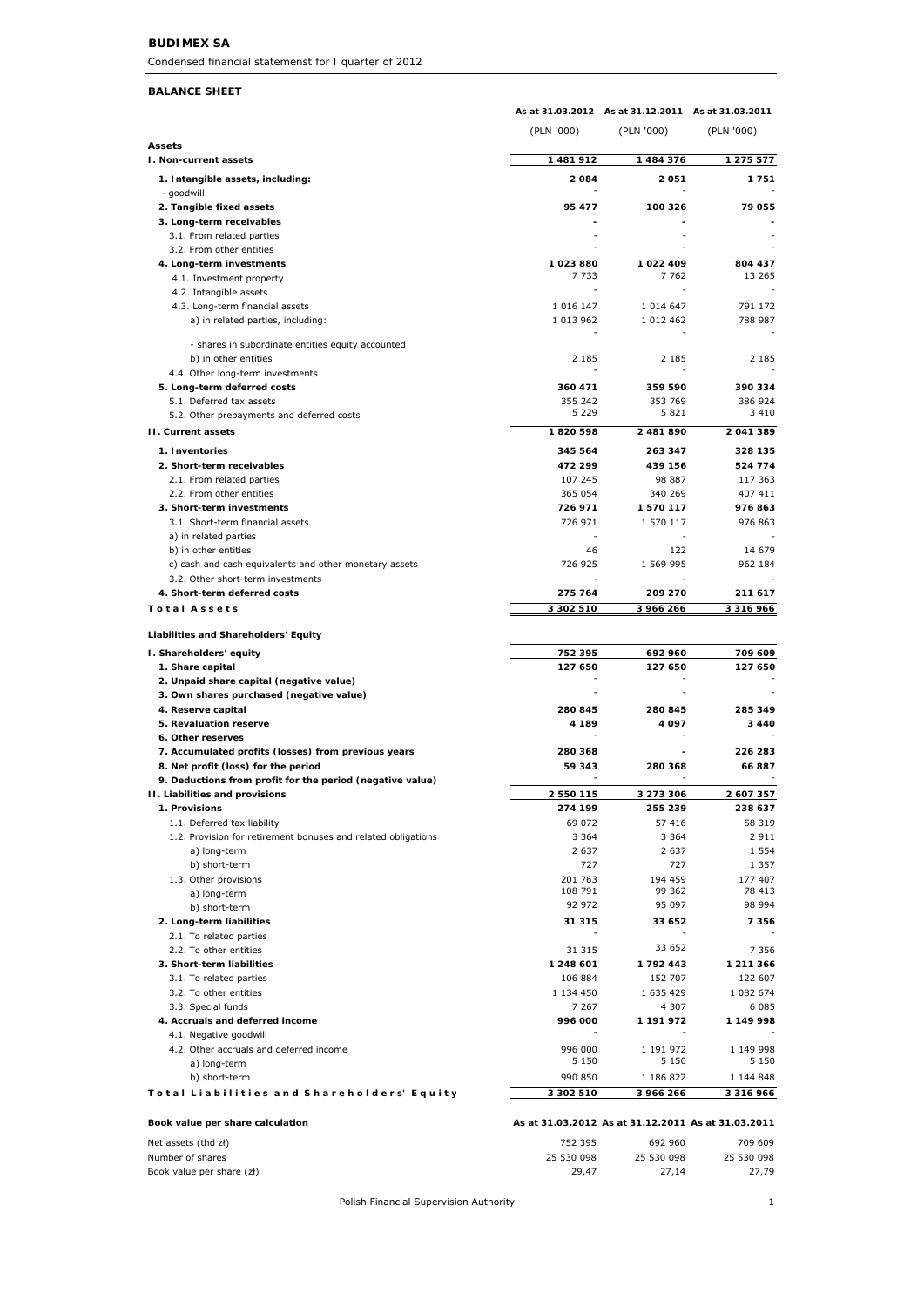| OFF-BALANCE SHEET ITEMS ( in PLN thousands ) |            | As at 31.03.2012 As at 31.12.2011 As at 31.03.2011 |               |
|----------------------------------------------|------------|----------------------------------------------------|---------------|
|                                              | (PLN '000) | (PLN '000)                                         | (PLN '000)    |
| 1. Contingent receivables                    | 376816     | 339 678                                            | 312 368       |
| 1.1. From related parties, of which:         | 533        |                                                    |               |
| - guarantees and suretyships received        |            |                                                    |               |
| - bills of exchange received as security     | 533        |                                                    |               |
| 1.2. From other entities                     | 373 283    | 336 678                                            | 312 368       |
| - guarantees and suretyships received        | 370 414    | 329 996                                            | 301 220       |
| - bills of exchange received as security     | 2869       | 6 682                                              | 11 148        |
| 1.3. Other                                   | 3 000      | 3 0 0 0                                            |               |
| - other contingent receivables               | 3 0 0 0    | 3 0 0 0                                            |               |
| 2. Contingent liabilities                    | 1708887    | 1755356                                            | 1556386       |
| 2.1. To related parties, of which            | 129 827    | 147 130                                            | 139 476       |
| - guarantees and suretyships issued          | 129 827    | 147 130                                            | 139 476       |
| - promissory notes issued as security        |            |                                                    |               |
| 2.2. To other entities, of which             | 1 579 060  | 1 608 226                                          | 1 416 910     |
| - guarantees and suretyships issued          | 1 577 005  | 1 606 171                                          | 1 4 1 4 8 5 5 |
| - promissory notes issued as security        | 2055       | 2 0 5 5                                            | 2 0 5 5       |
| 3. Other                                     |            |                                                    |               |
| - other contingent liabilities               |            |                                                    |               |

| Total off-balance sheet items | 415 678) | 244 018) |
|-------------------------------|----------|----------|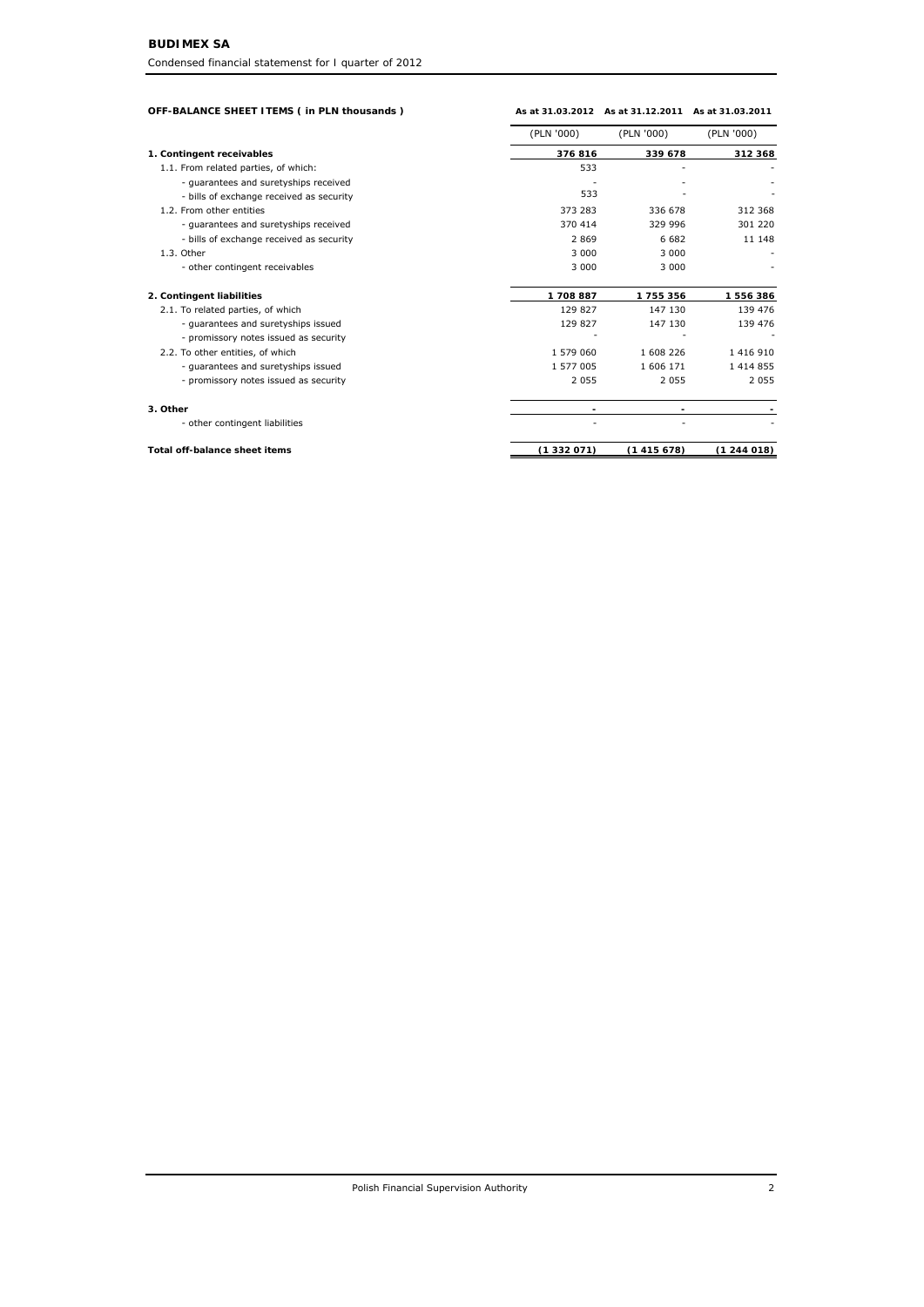*Condensed financial statemenst for I quarter of 2012*

#### **PROFIT AND LOSS ACCOUNT**

|                                                                                                      | 1. quarter for the<br>period from<br>01.01.12 to<br>31.03.12 | 1. quarter for the<br>period from<br>01.01.11 to<br>31.03.11 |
|------------------------------------------------------------------------------------------------------|--------------------------------------------------------------|--------------------------------------------------------------|
|                                                                                                      | (PLN '000)                                                   | (PLN '000)                                                   |
| I. Sales of finished products, goods for resale and raw materials, including:                        | 930 020                                                      | 657 624                                                      |
| - to related parties                                                                                 | 50 918                                                       | 52 651                                                       |
| 1. Sales of finished products<br>2. Sales of goods for resale and raw materials                      | 928 900<br>1 1 2 0                                           | 657 444<br>180                                               |
| II. Cost of finished products, goods for resale and raw materials, including:                        | (853 340)                                                    | (592379)                                                     |
| - from related parties<br>1. Cost of finished products                                               | (32676)<br>(852 634)                                         | (20 524)<br>(592 264)                                        |
| 2. Cost of goods for resale and raw materials sold                                                   | (706)                                                        | (115)                                                        |
| III. Gross profit (loss) on sales (I - II)                                                           | 76 680                                                       | 65 245                                                       |
| <b>IV. Selling expenses</b>                                                                          | (2934)                                                       | (2620)                                                       |
| V. General and administrative expenses                                                               | (34993)<br>38 753                                            | (28510)                                                      |
| VI. Profit (loss) on sales (III - IV - V)                                                            | 4 108                                                        | 34 115<br>19722                                              |
| VII. Other operating revenue<br>1. Profits on the sale of non-financial fixed assets<br>2. Subsidies |                                                              | 1 273                                                        |
| 3. Other                                                                                             | 4 108                                                        | 18 449                                                       |
| VIII. Other operating expenses                                                                       | (2015)                                                       | (19841)                                                      |
| 1. Losses on the sale of non-financial fixed assets<br>2. Revaluation of non-financial assets        | (13)<br>(235)                                                | (40)                                                         |
| 3. Other                                                                                             | (1767)                                                       | (19801)                                                      |
| IX. Operating profit (loss) (VI+VII-VIII)                                                            | 40846                                                        | 33 996                                                       |
| X. Financial revenue                                                                                 | 34 972                                                       | 51 084                                                       |
| 1. Dividends received and share in profits, including:<br>- from related parties                     | 20 000<br><i>20 000</i>                                      | 37 000<br><i>37 000</i>                                      |
| 2. Interest revenue, including:<br>- from related parties                                            | 12 293                                                       | 13 387                                                       |
| 3. Profits on the sale of investments                                                                |                                                              |                                                              |
| 4. Revaluation of investments                                                                        | 1806                                                         | 654                                                          |
| 5. Other                                                                                             | 873                                                          | 43                                                           |
| XI. Financial expenses                                                                               | (5894)                                                       | (11762)                                                      |
| 1. Interest expenses, including:<br>- to related parties                                             | (1242)<br>(57)                                               | (736)<br>(42)                                                |
| 2. Losses on the sale of investments                                                                 | (1021)                                                       | (149)                                                        |
| 3. Revaluation of investments<br>4. Other                                                            | (3631)                                                       | (7571)<br>(3306)                                             |
| XII. Profit (loss) on the sale of shares in subordinate entities                                     | 69 924                                                       | 73 318                                                       |
| XIII. Extraordinary items (XIV.1. - XIV.2.)                                                          |                                                              |                                                              |
| 1. Extraordinary gains                                                                               |                                                              |                                                              |
| 2. Extraordinary losses                                                                              |                                                              |                                                              |
| XIV. Gross profit (loss) (XIII+/-XIV)                                                                | 69 924                                                       | 73 318                                                       |
| XV. Corporate income tax<br>a) current                                                               | 10581<br>398                                                 | 6431<br>(4618)                                               |
| b) deferred                                                                                          | 10 183                                                       | 11 049                                                       |
|                                                                                                      |                                                              |                                                              |
| XVI. Other obligatory charges                                                                        |                                                              |                                                              |
| XVII. Profit (loss) on shares in subordinate entities equity accounted                               |                                                              |                                                              |
| XVIII. Net profit (loss) (XIV+/-XV+/-XVI+/-XVII)                                                     | 59 343                                                       | 66887                                                        |
|                                                                                                      | 1. quarter for the<br>period from                            | 1. quarter for the<br>period from                            |
| Calculation of net profit (loss) per ordinary share                                                  | 01.01.12 to                                                  | 01.01.11 to                                                  |
| Net profit (loss) (annualised)                                                                       | 31.03.12<br>272 824                                          | 31.03.11<br>271 852                                          |
| Weighted average number of ordinary shares                                                           | 25.530.098                                                   | 25 530 098                                                   |

| Net profit (loss) (annualised)                                  | 272824     | 271 852    |
|-----------------------------------------------------------------|------------|------------|
| Weighted average number of ordinary shares                      | 25 530 098 | 25 530 098 |
| Net profit (loss) for the first quarter per ordinary share (zł) | 2.32       | 2.62       |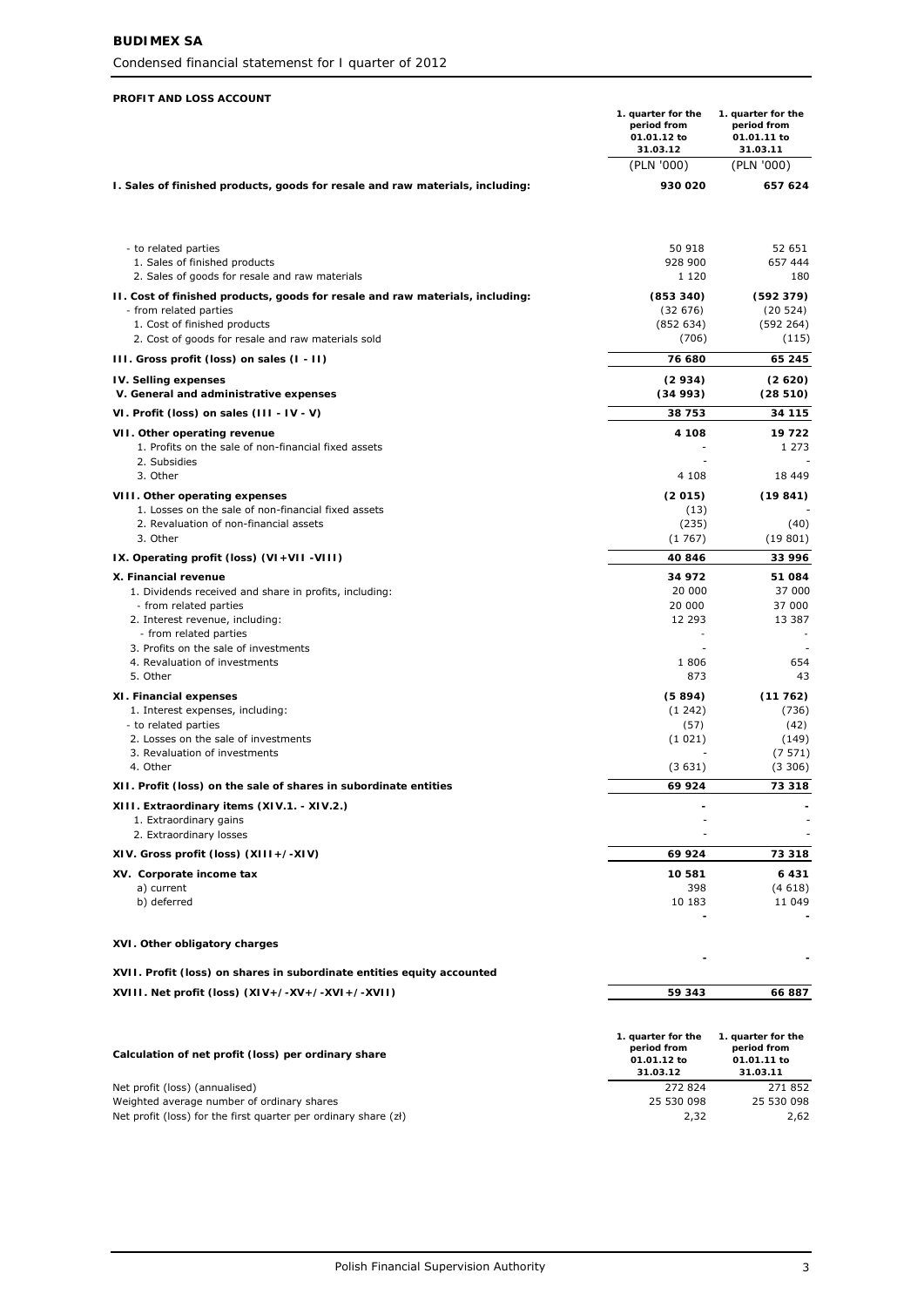#### **STATEMENTS OF CHANGES IN SHAREHOLDERS' EQUITY**

|                                                                                                                                      | 1. quarter for<br>the period from<br>01.01.12 to<br>31.03.12 | year 2011                | 1. quarter for<br>the period<br>from 01.01.11<br>to 31.03.11 |
|--------------------------------------------------------------------------------------------------------------------------------------|--------------------------------------------------------------|--------------------------|--------------------------------------------------------------|
|                                                                                                                                      | (PLN '000)                                                   | (PLN '000)               | (tys. zł)                                                    |
| I. Shareholders' equity at the beginning of the period<br>a) changes in accounting policies<br>b) adjustments due to errors          | 692 960                                                      | 642 735                  | 642 735                                                      |
| I.a. Shareholders' equity at the beginning of the period, restated                                                                   | 692 960                                                      | 642 735                  | 642 735                                                      |
| 1. Share capital at the beginning of the period                                                                                      | 127 650                                                      | 127 650                  | 127 650                                                      |
| 1.1 Changes in share capital<br>a) increases<br>b) decreases                                                                         |                                                              |                          |                                                              |
| 1.2. Share capital at the end of the period                                                                                          | 127 650                                                      | 127 650                  | 127 650                                                      |
| 2. Unpaid share capital at the beginning of the period<br>2.1. Changes in unpaid share capital                                       |                                                              |                          |                                                              |
| a) increases                                                                                                                         |                                                              |                          |                                                              |
| b) decreases<br>2.2. Unpaid share capital at the end of the period                                                                   | $\overline{\phantom{a}}$<br>$\blacksquare$                   | $\sim$<br>$\overline{a}$ |                                                              |
| 3. Own shares purchased at the beginning of the period                                                                               |                                                              |                          |                                                              |
| 3.1. Changes in own shares purchased                                                                                                 |                                                              |                          |                                                              |
| a) increases<br>b) decreases                                                                                                         |                                                              |                          |                                                              |
| 3.2. Own shares purchased at the end of the period                                                                                   |                                                              |                          |                                                              |
| 4. Reserve capital at the beginning of the period<br>4.1. Changes in reserve capital                                                 | 280 845                                                      | 285 349<br>(4504)        | 285 349                                                      |
| a) increases                                                                                                                         |                                                              | 1 0 2 7                  |                                                              |
| - fair value of rights to shares granted to employees of the parent<br>b) decreases                                                  |                                                              | 1 0 2 7<br>(5531)        |                                                              |
| - dividend payment                                                                                                                   |                                                              | (5531)                   |                                                              |
| 4.2. Reserve capital at the end of the period                                                                                        | 280 845                                                      | 280 845                  | 285 349                                                      |
| 5. Revaluation reserve at the beginning of the period<br>5.1. Changes in revaluation reserve                                         | 4 097<br>92                                                  | 3453<br>644              | 3453<br>(13)                                                 |
| a) increases                                                                                                                         | 92                                                           | 644                      |                                                              |
| - FX differences on translation of investment denominated in foreign currencies<br>b) decreases                                      | 92                                                           | 644                      | (13)                                                         |
| - FX differences on translation of investment denominated in foreign currencies<br>5.2. Revaluation reserve at the end of the period | 4 189                                                        | 4 0 9 7                  | (13)<br>3 4 4 0                                              |
| 6. Accumulated profit (loss) from previous years at the beginning of the                                                             |                                                              |                          |                                                              |
| period                                                                                                                               | 280 368                                                      | 226 283                  | 226 283                                                      |
| 6.1. Accumulated profit from previous years at the beginning of the period                                                           | 280 368                                                      | 226 283                  | 226 283                                                      |
| a) changes in accounting policies<br>b) adjustments due to errors                                                                    |                                                              |                          |                                                              |
| 6.2. Accumulated profit from previous years at the beginning of the period,                                                          | 280 368                                                      | 226 283                  | 226 283                                                      |
| restated<br>a) increases                                                                                                             |                                                              |                          |                                                              |
| b) decreases                                                                                                                         |                                                              | (226 283)                |                                                              |
| - dividend payment<br>6.3. Accumulated profit from previous years at the end of the period                                           | 280 368                                                      | (226 283)                | 226 283                                                      |
| 6.4. Accumulated loss from previous years at the beginning of the period                                                             |                                                              | Ĭ.                       |                                                              |
| a) changes in accounting policies<br>b) adjustments due to fundamental errors                                                        |                                                              | Ξ                        |                                                              |
| 6.5. Accumulated loss from previous years at the beginning of the period,<br>restated                                                |                                                              |                          |                                                              |
| a) increases                                                                                                                         |                                                              |                          |                                                              |
| b) decreases<br>6.6. Accumulated loss from previous years at the end of the period                                                   |                                                              |                          |                                                              |
| 6.7. Accumulated profit (loss) from previous years at the end of the period                                                          | 280 368                                                      | $\blacksquare$           | 226 283                                                      |
| 7. Net profit                                                                                                                        | 59 343                                                       | 280 368                  | 66887                                                        |
| a) net profit<br>b) net loss                                                                                                         | 59 343                                                       | 280 368                  | 66 887                                                       |
| c) net profit distribution                                                                                                           |                                                              |                          |                                                              |
| II. Shareholders' equity at the end of the period                                                                                    | 752 395                                                      | 692 960                  | 709 609                                                      |
| III. Shareholders' equity at the end of the period, after proposed profit<br>distribution / loss absorption                          | 472 330                                                      | 692 960                  | 477 796                                                      |

Polish Financial Supervision Authority 4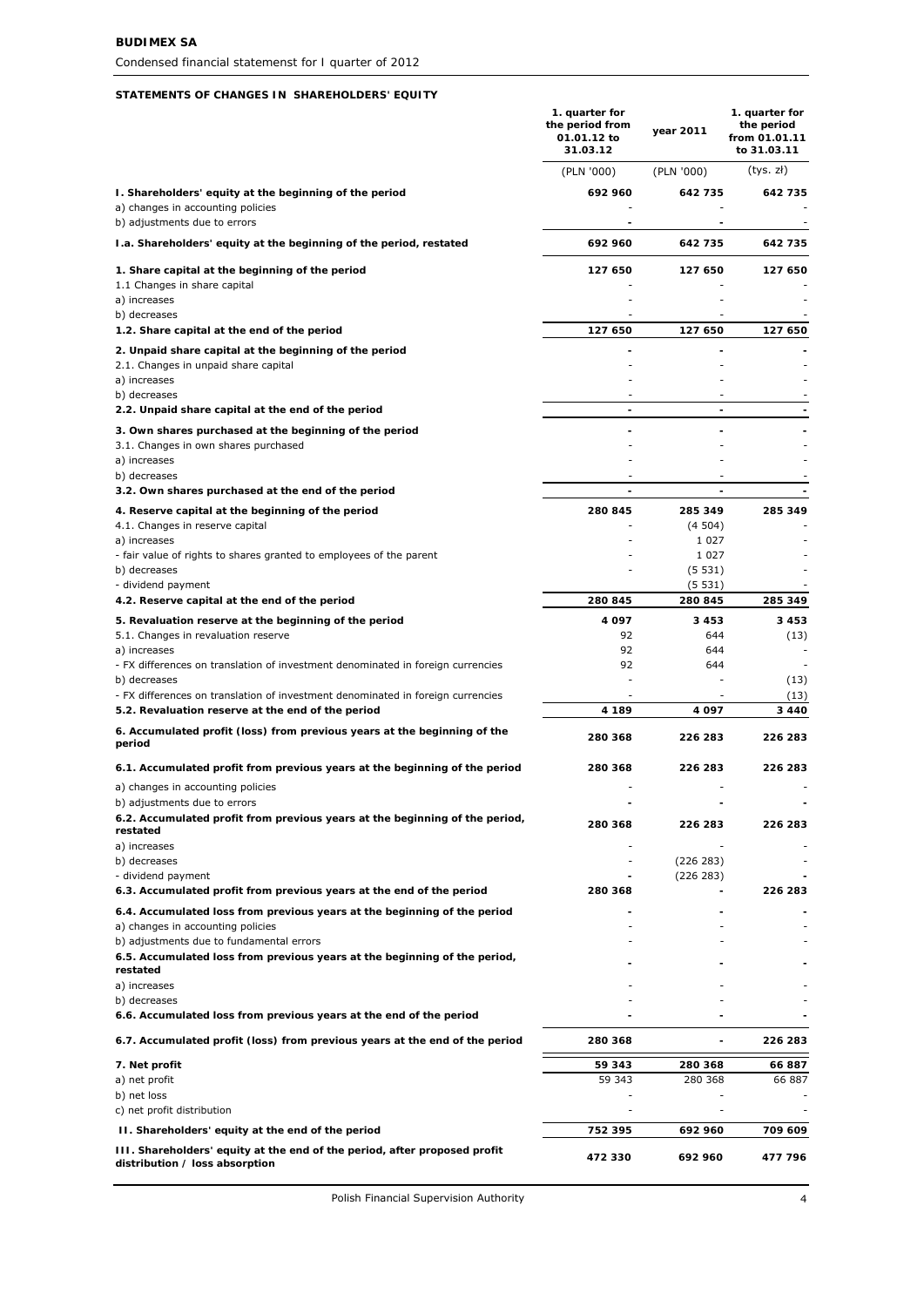# **BUDIMEX SA**

*Condensed financial statemenst for I quarter of 2012*

# **CASH FLOW STATEMENT**

|                                                                                                                            | 1. quarter for the 1. quarter for the<br>period from<br>01.01.12 to<br>31.03.12 | period from<br>01.01.11 to<br>31.03.11 |
|----------------------------------------------------------------------------------------------------------------------------|---------------------------------------------------------------------------------|----------------------------------------|
|                                                                                                                            | (PLN '000)                                                                      | (PLN '000)                             |
| A. Cash flows from operating activities<br>I. Net profit (loss) for the period                                             | 59 343                                                                          | 66887                                  |
| II. Adjustments for:                                                                                                       | (897126)                                                                        | (854911)                               |
| 1. Depreciation and amortisation                                                                                           | 7 5 4 4                                                                         | 5895                                   |
| 2. Foreign exchange (gains)/losses                                                                                         | (540)                                                                           | (158)                                  |
| 3. Interest and dividends<br>4. (Profit) / loss on investing activities                                                    | (19 287)<br>1 0 3 4                                                             | (36857)<br>6446                        |
| 5. Change in provisions                                                                                                    | 18 960                                                                          | 6966                                   |
| 6. Change in inventories<br>7. Change in receivables                                                                       | (82 217)<br>(17952)                                                             | (90 556)<br>(73629)                    |
| 8. Change in short-term liabilities and special funds (excluding loans and borrowings)                                     | (539 332)                                                                       | (468696)                               |
| 9. Change in accruals and deferred income / costs<br>10. Other                                                             | (263 347)<br>(1989)                                                             | (203 502)<br>(820)                     |
| III. Net cash flows from operating activities                                                                              | (837783)                                                                        | (788 024)                              |
| B. Cash flows from investing activities                                                                                    |                                                                                 |                                        |
| I. Inflows                                                                                                                 | 4788                                                                            | 1579                                   |
| 1. Sale of intangible assets and tangible fixed assets<br>2. Sale of investments in property and intangible assets         | 112                                                                             | 1 579                                  |
| 3. From financial assets, including:                                                                                       | 4676                                                                            |                                        |
| a) in related parties                                                                                                      | 4 6 7 6                                                                         |                                        |
| - sale of financial assets<br>- dividends received and share in profits                                                    | 4 6 7 6                                                                         |                                        |
| - repayment of long-term loans granted                                                                                     |                                                                                 |                                        |
| - interest received<br>- other inflows from financial assets                                                               |                                                                                 |                                        |
| b) in other entities                                                                                                       |                                                                                 |                                        |
| - sale of financial assets                                                                                                 |                                                                                 |                                        |
| - dividends received and share in profits<br>- repayment of long-term loans granted                                        |                                                                                 |                                        |
| - interest received                                                                                                        |                                                                                 |                                        |
| - other inflows from financial assets<br>4. Other investment inflows                                                       |                                                                                 |                                        |
|                                                                                                                            |                                                                                 |                                        |
| <b>II. Outflows</b>                                                                                                        | (6226)                                                                          | (3753)                                 |
| 1. Purchase of intangible assets and tangible fixed assets<br>2. Purchase of investments in property and intangible assets | (3705)                                                                          | (2167)                                 |
| 3. From financial assets, including:                                                                                       | (1500)                                                                          | (1437)                                 |
| a) in related parties<br>- purchase of financial assets                                                                    | (1500)<br>(1500)                                                                | (1437)<br>(1437)                       |
| - long-term loans granted                                                                                                  |                                                                                 |                                        |
| b) in other entities<br>- purchase of financial assets                                                                     |                                                                                 |                                        |
| - long-term loans granted                                                                                                  |                                                                                 |                                        |
| 4. Other investment outflows                                                                                               | (1021)                                                                          | (149)                                  |
| III. Net cash flows from investing activities                                                                              | (1438)                                                                          | (2174)                                 |
| C. Cash flows from financing activities<br><b>I. Inflows</b>                                                               |                                                                                 |                                        |
| 1. Issuance of shares and capital contributions and additional payments to capital                                         | $\blacksquare$                                                                  |                                        |
|                                                                                                                            |                                                                                 |                                        |
| 2. Proceeds from bank loans and borrowings<br>3. Issuance of bonds and other securities                                    |                                                                                 |                                        |
| 4. Other financing inflows                                                                                                 |                                                                                 |                                        |
| II. Outflows                                                                                                               | (3896)                                                                          | (2873)                                 |
| 1. Purchase of own shares<br>2. Dividends and other payments to shareholders                                               |                                                                                 |                                        |
| 3. Other payments relating to distribution of profit (excluding payments to shareholders)                                  |                                                                                 |                                        |
| 4. Repayment of bank loans and borrowings                                                                                  |                                                                                 |                                        |
| 5. Redemption of debt securities                                                                                           |                                                                                 |                                        |
| 6. Other financial liabilities payments<br>7. Finance lease payments                                                       | (3 239)                                                                         | (2658)                                 |
| 8. Interest paid                                                                                                           | (657)                                                                           | (215)                                  |
| 9. Other financing outflows                                                                                                |                                                                                 |                                        |
| III. Net cash flows from financing activities                                                                              | (3896)                                                                          | (2873)                                 |
| D. Net cash flows                                                                                                          | (843117)                                                                        | (793 071)                              |
| E. Change in cash and cash equivalents                                                                                     | (843070)                                                                        | (792815)                               |
| - changes in cash and cash equivalents arising from foreign exchange gains/losses                                          | 47                                                                              | 256                                    |
| F. Cash and cash equivalents at the beginning of the period                                                                | 1569995                                                                         | 1754999                                |
| G. Cash and cash equivalents at the end of the period                                                                      | 726 925                                                                         | 962 184                                |
| - including restricted cash                                                                                                | 32 984                                                                          | 45 978                                 |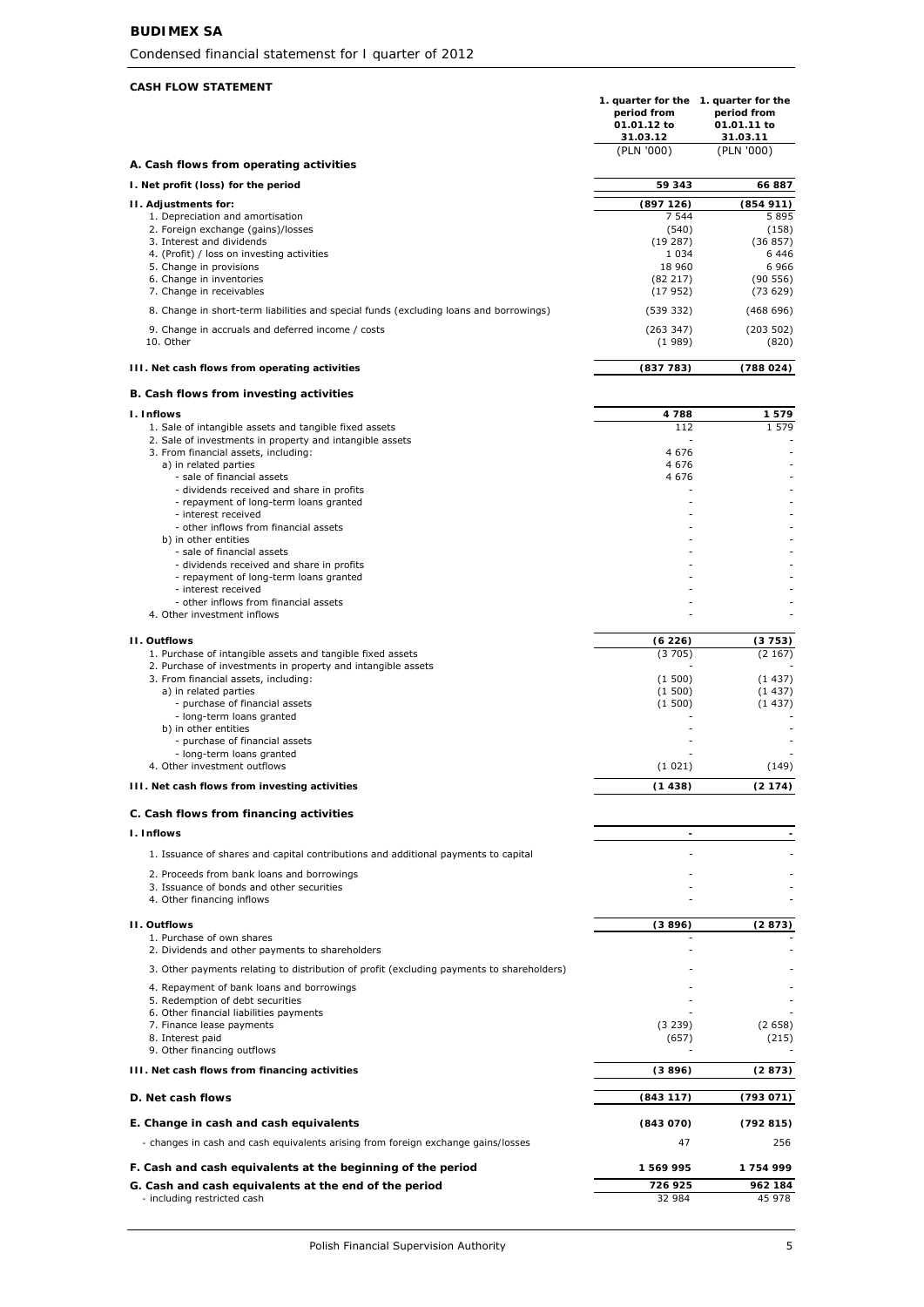# **1. Principles applied for the purpose of preparation of financial statements**

# **1.1. Accounting policies applied**

The financial statements of Budimex SA for the 3-month period of 2012 together with comparative data were prepared in accordance with Polish accounting regulations, described in the introduction to the financial statements of the Company for the year 2011, except an accounting estimates of perpetual usufruct, described below.

As from 1 January 2012, the Company has changed an accounting policy related to amortisation of perpetual usufruct, which is currently depreciated over the period which matches its estimated useful lives. Previously, as described in the financial statement for the year 2011, perpetual usufruct was not depreciated. The above change in accounting estimates has no significant influence on the amount of net profit for the I quarter 2012.

The financial statements and the comparative data contain aggregate data of the reporting organizational branches acting as at 31 March 2012, 31 December 2011 and 31 March 2011, prepared in foreign currencies and translated into Polish zloty using the rate of exchange presented in the point 1.4 of herein condensed financial statements.

The financial statements and the comparative data contain also data corresponding to Budimex SA share in jointly controlled entities: Budimex SA Sygnity SA Sp. j., Budimex SA Ferrovial Agroman SA Sp. j. and Budimex SA Ferrovial Agroman SA S.C. that were aggregated using the proportionate method pursuant to Art. 61 of the Accounting Act.

#### **1.2. Differences between current and comparative data reported in the herein condensed financial statements and the data contained in the prior period condensed financial statements**

There were not any difference between current and comparative data reported in the herein condensed financial statement and data contained in the prior condensed financial statements.

# **1.3. Changes in the method of preparation of financial statements**

Apart from the changes described above and in the point 1.1. of the herein condensed financial statements, there were not any other significant changes introduced in the preparation of financial statements.

# **1.4. The principles of translation of selected financial data into euro**

Selected financial data was translated into euro in accordance with the following rules:

- individual asset and liability items using the average exchange rate prevailing as at 31 March 2012 – 4.1616 PLN/EUR,
- individual profit and loss account and cash flow statement items for the first quarter of 2012 using the exchange rate being an arithmetic average of average exchange rates established by the National Bank of Poland for the last day of each ended month for the period from 1 January 2012 to 31 March 2012 – 4.1750 PLN/EUR,
- individual asset and liability items of comparative financial data for the year 2011 using the average exchange rate prevailing as at 31 December 2011 – 4.4168 PLN/EUR
- individual profit and loss account and cash flow statement items of comparative financial data for the first quarter of 2011 - using the exchange rate being an arithmetic average of average exchange rates established by the National Bank of Poland for the last day of each ended month for the period from 1 January 2011 to 31 March 2011 – 3.9742 PLN/EUR.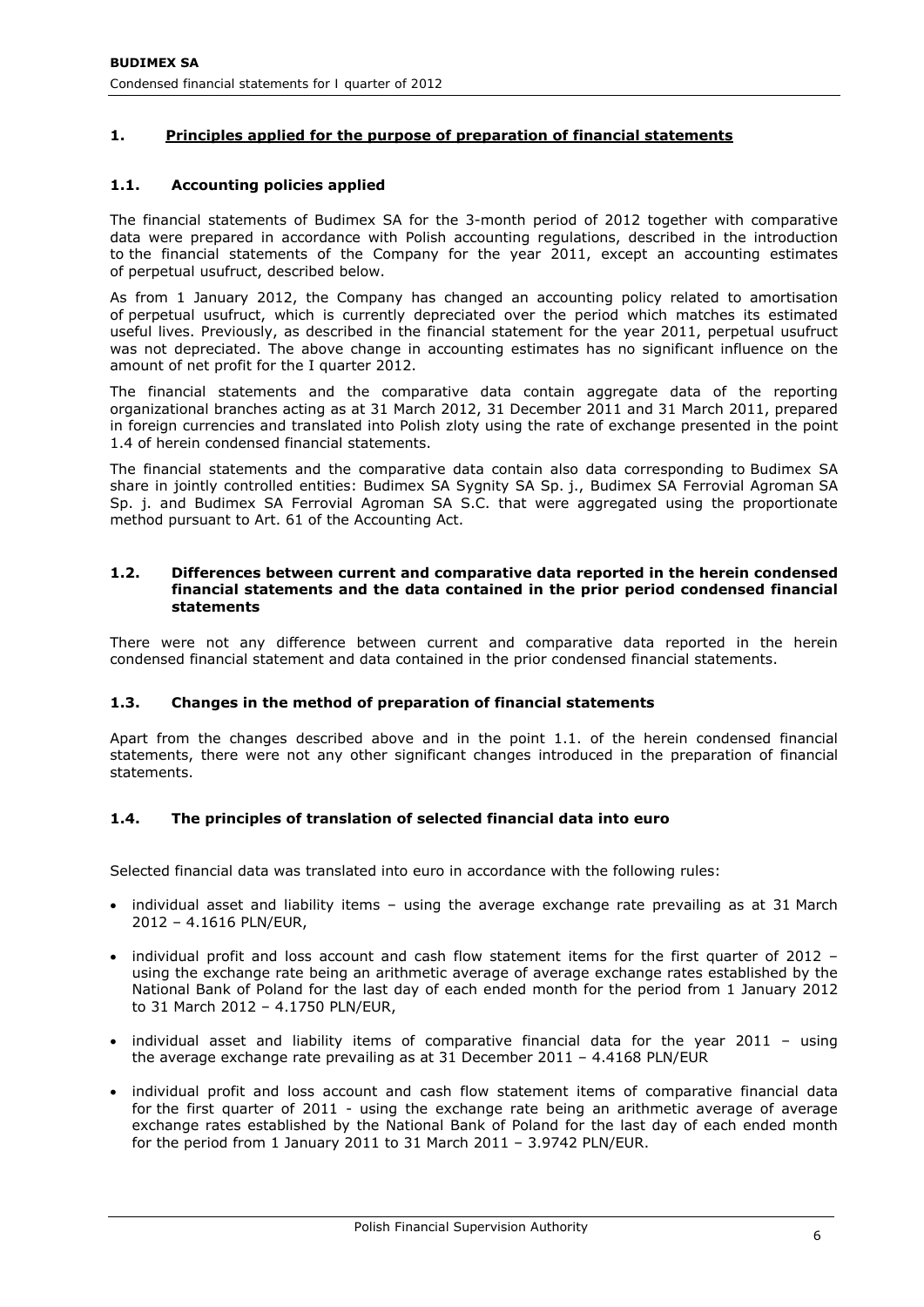# **1.5. Going concern**

The financial statements of the Company were prepared on the assumption that the Company will be a going concern during the period of 12 months from the balance sheet date, i.e. 31 March 2012 without a significant limitation in its activities. As at the date of signing the financial statements, the Management Board of the Company is not aware of any facts or circumstances that would indicate a threat to the Company's continued activities after the balance sheet date, due to an intended or compulsory withdrawal from or a significant limitation in its activities.

As at 31 March 2012 the excess of the current liabilities and short-term accruals over the current assets amounted to PLN 512 552 thousand. Taking into account, that the above amount included short-term deferred income referring to construction contracts valuation and advences received for future services in the total amount of PLN 510 789 thousand, the Company's Management Board does not state as at the date of signing the financial statements any threat to Company's ability to continue as a going concern.

# **2. Changes in the shareholding structure**

According to the information held by Budimex SA, the shareholding structure of Budimex SA as at 25 April 2012 was as follows:

| <b>Shareholder</b>                                                                       | Type of<br>shares | Number of<br>shares | % of the<br>share capital | Number of<br>votes | % of voting<br>rights at the<br><b>AGM</b> |
|------------------------------------------------------------------------------------------|-------------------|---------------------|---------------------------|--------------------|--------------------------------------------|
| Valivala Holdings B.V. Amsterdam (Holandia) -<br>Spółka z Grupy Ferrovial SA (Hiszpania) | ordinary          | 15 078 159          | 59.06%                    | 15 078 159         | 59.06%                                     |
| OFE PZU "Złota Jesień"                                                                   | ordinary          | 1 444 895           | 5.66%                     | 1 444 895          | 5.66%                                      |
| Other shareholders                                                                       | ordinary          | 9 007 044           | 35.28%                    | 9 007 044          | 35.28%                                     |
| <b>Total</b>                                                                             |                   | 25 530 098          | 100.00%                   | 25 530 098         | 100.00%                                    |

# **3. Description of factors and events which had a material effect on a financial result of Budimex SA**

# **3.1. Business operation of the Company in the I quarter of 2012**

In the period of three months of 2012 Budimex SA earned sales revenue in the amount of PLN 930 020 thousand, mainly related to sales of construction services (99,14%) amounted to PLN 922 049 thousand.

In the comparative period of the year 2011, sales revenue amounted to PLN 657 624 thousand, of which 97.92% related to sales of construction services amounted to PLN 643 914 thousand and sales from development activity and property investments' management amounted to PLN 9 887 thousand (1.50%).

The sales of construction services increased by more than 43% in the three months of 2012 in relation to the comparative period of the year 2011. Due to settlement of development projects taken over on merger with Budimex Inwestycje Sp. z o. o. in 2009, in the I quarter of 2012 the sales revenue from that activity was immaterial in relation to the total sales revenue of the Company.

Gross profit on sales for the 3-month period of 2012 amounted to PLN 76 680 thousand and was of PLN 11 435 thousand higher (17.53%) than in the comparative period of the previous year. Otherwise, the operating profit for the period of three months of 2012 amounted to PLN 40 846 thousand and in the comparative period of 2011 amounted to PLN 33 996 thousand.

Due to the positive result from financial activity, mainly including dividends and interests received, the profit on operating activities for the period of 3-months of 2012 amounted to PLN 69 924 thousand (in the period of 3-months of 2011 amounted to 73 318 thousand).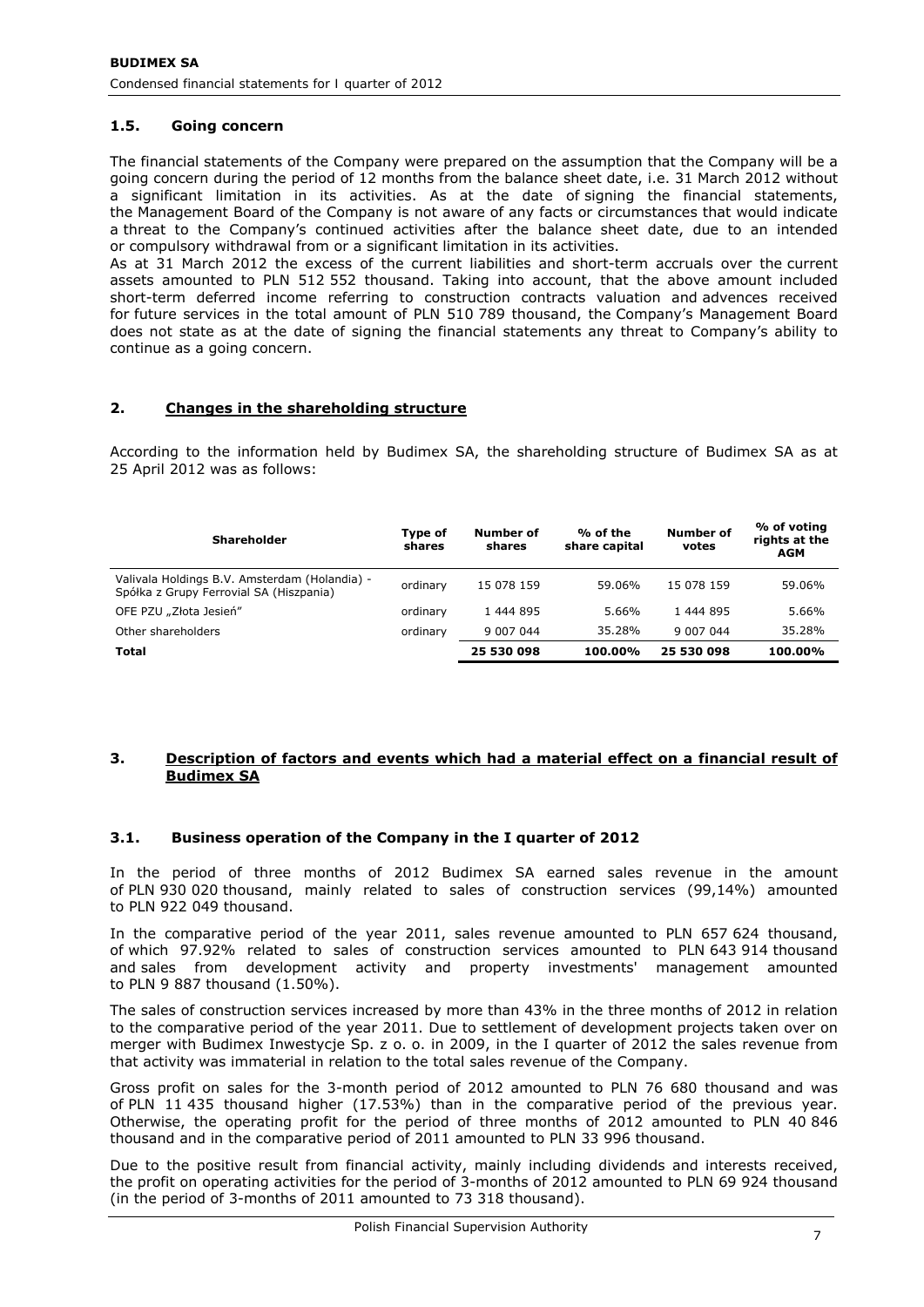In the period of three months of 2012 the Company reported a net profit of PLN 59 343 thousand gaining net profit margin of 6.38%.

# **3.2. Changes of estimates**

# *Provisions for expected contract losses*

In accordance with accounting policies adopted, the Company creates provisions for expected contract losses if budgeted contract costs exceed the entire expected contract revenue. In the subsequent periods, a part of the created provision is released in proportion to the percentage of contract completion, after taking into account total negative margin on the entire contract. As at 31 March 2012, the balance of the provision for contract losses amounted to PLN 325 378 thousand, while as at 31 March 2011 amounted to PLN 437 658 thousand. In the 3-month period of 2012 the balance of provision decreased by PLN 22 628 thousand.

# *Provision for legal proceedings*

The Company recognises provisions for legal proceedings when it is suited and the probability of an unfavourable court judgement is higher than the probability of a favourable one. An estimation of that result is made on the basis of analysis of a legal proceedings progress as well as lawyers' opinions. As at 31 March 2012, the balance of the provision in this respect amounted to PLN 32 627 thousand, while as at 31 March 2011 amounted to PLN 42 683 thousand. In the 3-month period of 2012 the balance of provision increased by PLN 392 thousand.

# *Provision for penalties*

The Company recognises provisions for penalties related to the realization of construction contracts. A provision is recognised only when the Company has a present obligation as a result of past event, the settlement of that obligation is highly probable and a reliable estimate can be made of the amount of the obligation. As at 31 March 2012, the balance of the provision in this respect amounted to PLN 26 971 thousand, while as at 31 March 2011 amounted to PLN 38 751 thousand. In the 3-month period of 2012 the balance of provision decreased by PLN 3 563 thousand.

# *Costs of future warranty repairs*

The Company is required to issue guarantees for its construction services. It is accepted that the provision between 0.15%-1.4% of revenue from the given contract is made what depends on particular construction segment. This general value is assessed on an individual basis and may be increased or reduced, as appropriate. As at 31 March 2012, the balance of the provision in this respect amounted to PLN 142 007 thousand, while as at 31 March 2011 amounted to PLN 95 706 thousand. In the 3-month period of 2012 the balance of provision increased by PLN 10 475 thousand.

# *Deferred tax asset and liability*

During the 3-month period of 2012 deferred tax asset increased by PLN 1 473 (a fall by PLN 31 682 thousand compared to the amount recognized as at 31 March 2011), while deferred tax liability increased by PLN 11 656 thousand (an increase by PLN 10 753 thousand compared to the amount recognized as at 31 March 2011).

# *Impairment write-downs against receivables*

As at 31 March 2012, the balance of recognized impairment write-downs against receivables amounted to PLN 74 847 thousand, while as at 31 March 2011 amounted to PLN 91 297 thousand. In the 3 month period of 2012 the Company recognized impairment write-downs in the amount of PLN 235 thousand and reversed it in the amount of PLN 11 057 thousand.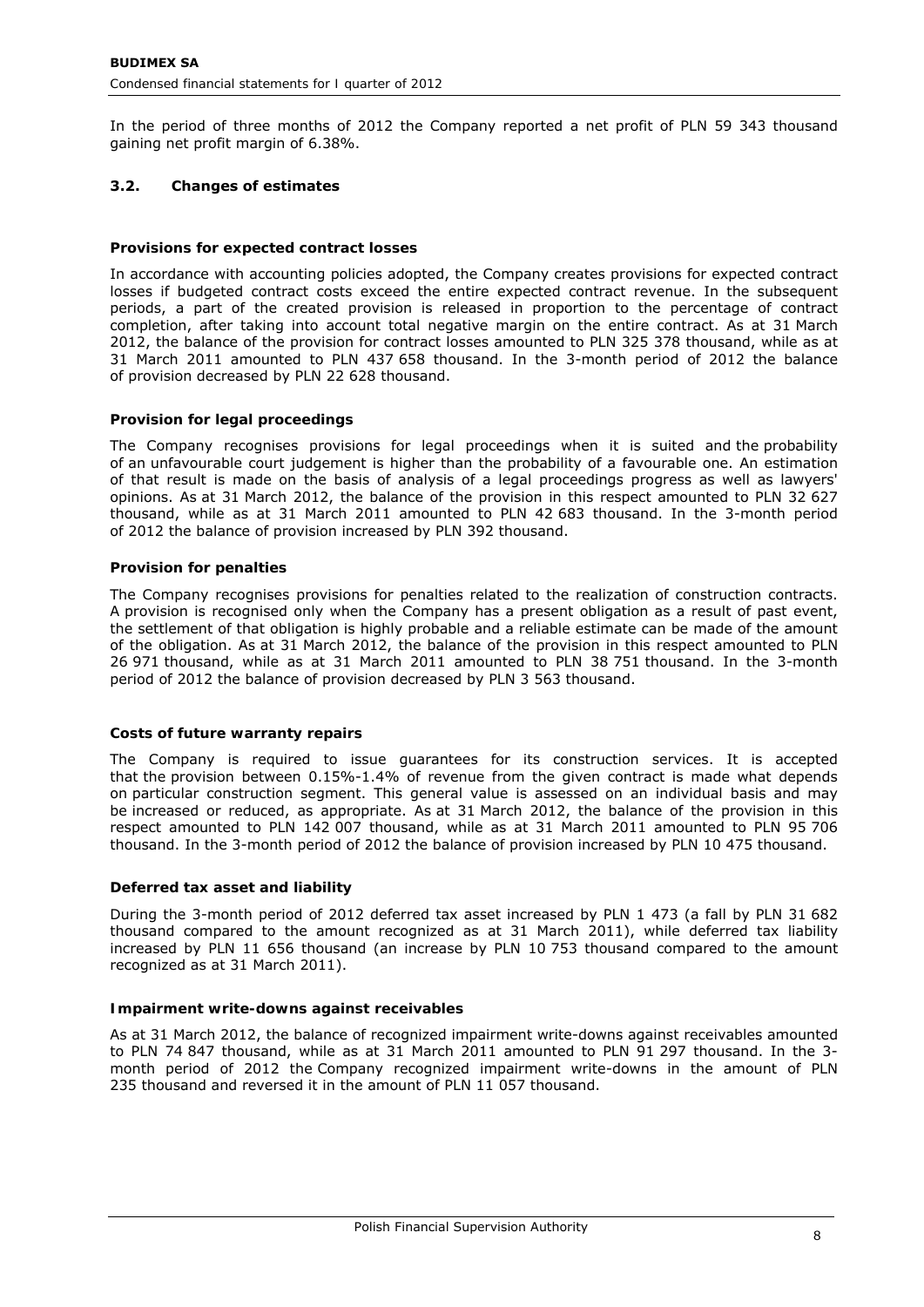# **3.3. Material changes of the legal proceedings pending in I quarter of 2011**

In the period of I quarter 2012, the value of the proceedings relating to the Company's liabilities and claims has not changed significantly in relation to the value recognised in the financial statement for the year 2011 and amounted accordingly to PLN 296 119 thousand and PLN 249 853 thousand.

# **3.4. Bank guarantees and insurance agreements signed in I quarter 2012**

**On 1 February 2012** Budimex SA signed with Sopockie Towarzystwo Ubezpieczeń Ergo Hestia SA the Annex to the Contract Insurance Guarantee of 18 May 2009. Pursuant to the Annex, the limit of PLN 130 000 thousand has been established to which Ergo Hestia may issue contract guarantees. Other provisions of the Contract remain unchanged.

**On 2 March 2012** Budimex SA signed with Kredyt Bank SA Contract Insurance Guarantee. Pursuant to the Contract the Company may commission the Bank to issue bank guarantees up to the total amount of PLN 116 000 thousand. The collateral established under the Agreement consists of: the Company's statement of execution and an authorisation to access bank accounts kept with the Bank.

# **3.5. Other material events in I quarter of 2012**

**On 31 January 2012** the Extraordinary General Meeting of the company Budimex Budownictwo Sp. z o. o. (the 100% subsidiary of Budimex SA) made the resolution on increasing the capital in the amount of PLN 1 500 thousand, i.e. to the amount of 1 810 thousand. The total amount 3 000 new shares of nominal value PLN 500 each was taken by Budimex SA. The increase of capital was registered on 26 March 2012.

**On 20 April 2012** the Management Board of Budimex SA recommend taking the decision to pay out a dividend of PLN 10.97 gross per one share to the Ordinary General Meeting in 2012. It is suggested to reserve unit net profit for the period from 1 January 2011 to 31 December 2011 in the amount of PLN 280 065 thousand for the dividend. Dividend day, i.e. the day of establishing the list of shareholders entitled to dividend for 2011, is suggested to be set for 11 June 2012. Deadline for payment of dividend is proposed to be set for 25 June 2012.

**On 27 March 2012** the Incorporation Act of Budimex PPP SA was signed. The share capital of new company amounted to PLN 100 000 thousand, consists of 100 shares of nominal value PLN 1 000 each and was taken by Budimex SA. Up to the issuing of that condensed financial statement the company was not registered.

**On 27 March 2012** the Incorporation Acts of the following companies was signed: Budimex A SA, Budimex B SA, Budimex C SA, Budimex D SA and Budimex E SA due to planned investments on the base of public – private partnership The share capital of each new company amounted to PLN 5 000 thousand, consists of 100 shares of nominal value PLN 50 each and was taken by Budimex SA. Up to the issuing of that condensed financial statement the companies was not registered.

**On 28 March 2012** the Incorporation Act of FB Serwis SA was signed. The share capital of new company amounted to PLN 6 250 thousand, consists of 12 500 shares of nominal value PLN 500 each and was taken accordingly by Budimex SA in the amount of 3 063 thousand (6 125 shares) and Ferrovial Servicios SA in the amount of PLN 3 187 thousand (6 375 shares). Up to the issuing of that condensed financial statement the company was not registered.